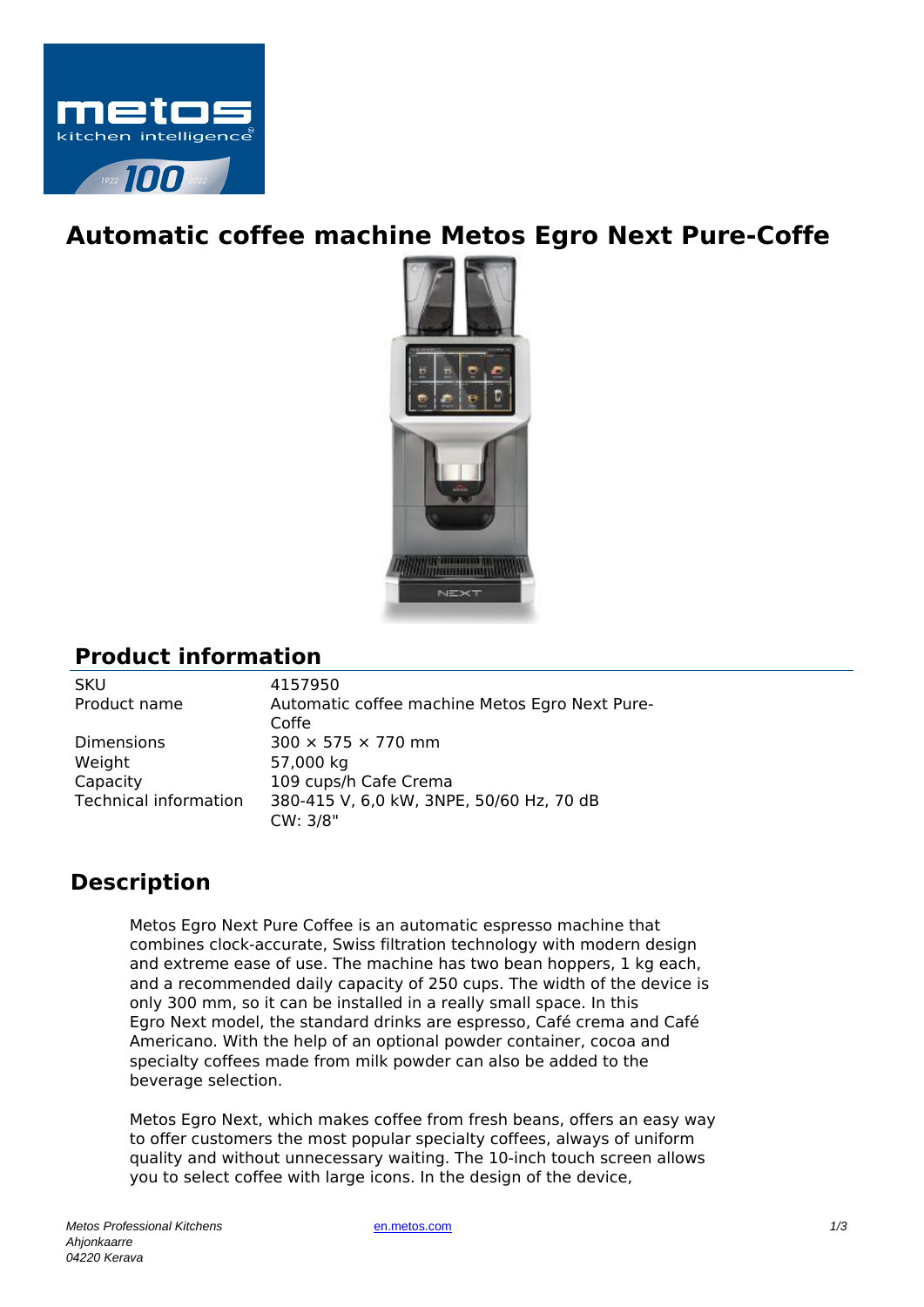

special attention has been paid to the fact that coffee portions are always of uniform quality and that the promised capacity is also realized during peak hours. The machine has separate boilers to heat the water needed for drinks and to produce steam. The bean grinder is self-adjusting and has long-lasting, titanium-coated grinding blades.

Thanks to the large bean hoppers and the informative interface, adding raw materials, emptying the waste bin and cleaning routines take just a few minutes a day. Technical data, images or videos can be downloaded via the USB port. You can also control the functions of the device, view operating data and transfer programs from one device to another by phone. Alarms can also be routed to the phone to provide remote information that the device needs user intervention. Metos Egro Next is suitable for restaurants, hotels, conference rooms, staff dining and destinations where high-quality specialty coffees are an important part of the assortment. Thanks to its quiet running sound, compact size and easy cleaning, the Metos Egro Next is also suitable for office use.

- recommended daily capacity is 250 cups of coffee
- hourly capacity 125 espresso cups
- $\bullet$  two coffee bean hoppers, total volume 2 x 1 kg beans
- waste container emptying interval: about 40 coffee cups
- one coffee bean grinder with durable, titanium-coated grinder blades
- separate hot water tap for tea, adjustable water temperature
- bypass function of the dosing tap, which makes it possible to make Café americano
- 18 g filtration chamber
- a usage counter that registers the cup quantities of beverages made
- large and clear 10-inch touch screen that guides the user with clear icons
- 8 or 16 different shortcuts with product images can be selected for the basic screen
- three operating modes can be selected: queue, direct selection, or self-service mode
- work area LED lighting
- adjustable serving tap height, which also allows the use of tall glasses
- fast and easy to use cleaning program
- separate, heat-insulated stainless steel boilers for water and steam for the preparation of beverages
- USB connection and remote access via phone
- the monitor can be programmed to display pictures or videos during coffee brewing

ACCESSORIES (to be ordered separately):

- water filter
- cup heater
- powder container
- GUM waste container to be installed under the machine, emptying interval of about 70 cups of coffee